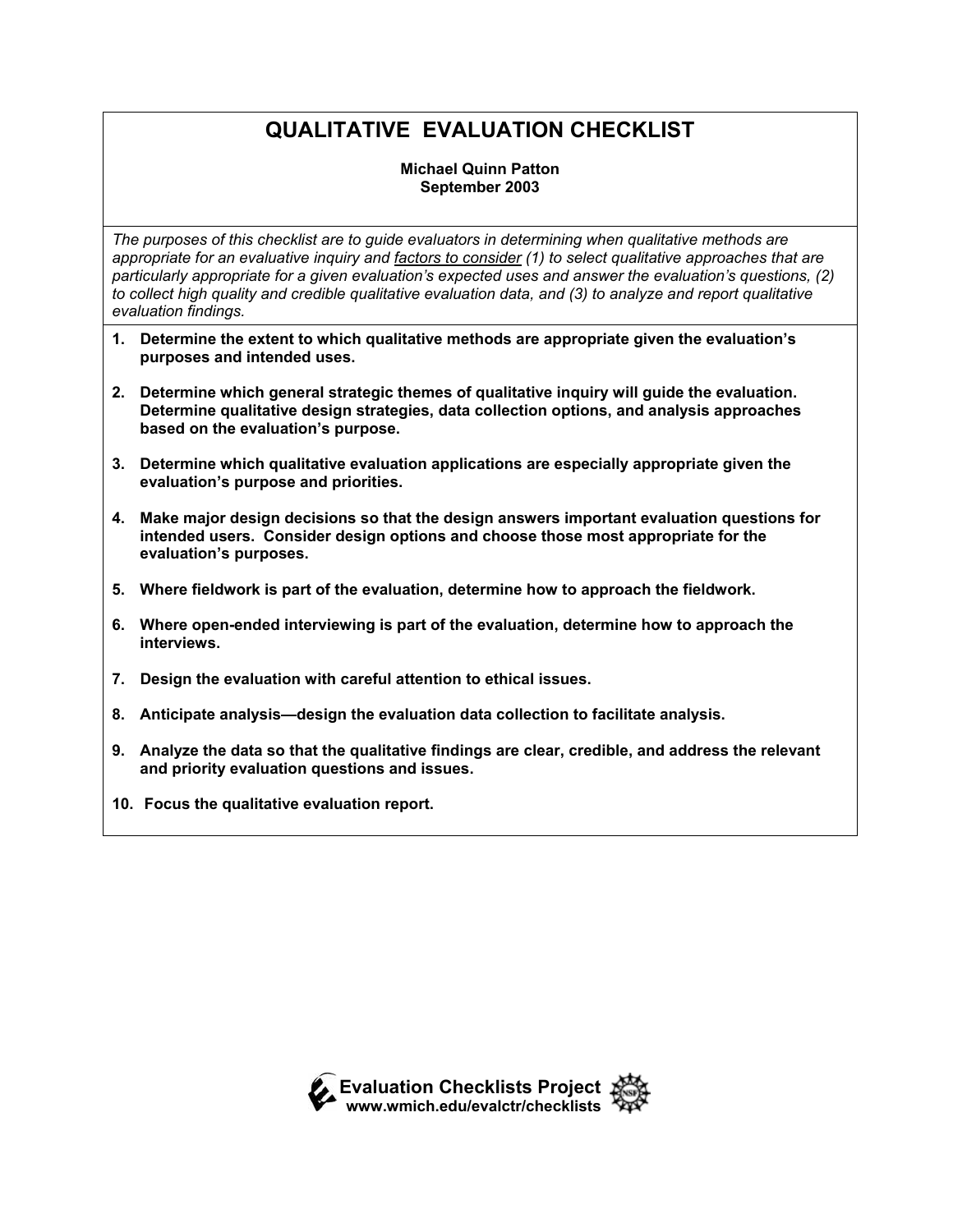# **INTRODUCTION**

Qualitative evaluations use qualitative and naturalistic methods, sometimes alone, but often in combination with quantitative data. Qualitative methods include three kinds of data collection: (1) in-depth, open-ended interviews; (2) direct observation; and (3) written documents.

**Interviews:** Open-ended questions and probes yield in-depth responses about people's experiences, perceptions, opinions, feelings, and knowledge. Data consist of verbatim quotations with sufficient context to be interpretable.

**Observations:** Fieldwork descriptions of activities, behaviors, actions, conversations, interpersonal interactions, organizational or community processes, or any other aspect of observable human experience. Data consist of field notes: rich, detailed descriptions, including the context within which the observations were made.

**Documents:** Written materials and other documents from organizational, clinical, or program records; memoranda and correspondence; official publications and reports; personal diaries, letters, artistic works, photographs, and memorabilia; and written responses to open-ended surveys. Data consist of excerpts from documents captured in a way that records and preserves context.

The data for qualitative evaluation typically come from fieldwork. The evaluator spends time in the setting under study—a program, organization, or community where change efforts can be observed, people interviewed, and documents analyzed. The evaluator makes firsthand observations of activities and interactions, sometimes engaging personally in those activities as a "participant observer." For example, an evaluator might participate in all or part of the program under study, participating as a regular program member, client, or student. The qualitative evaluator talks with people about their experiences and perceptions. More formal individual or group interviews may be conducted. Relevant records and documents are examined. Extensive field notes are collected through these observations, interviews, and document reviews. The voluminous raw data in these field notes are organized into readable narrative descriptions with major themes, categories, and illustrative case examples extracted through content analysis. The themes, patterns, understandings, and insights that emerge from evaluation fieldwork and subsequent analysis are the fruit of qualitative inquiry.

Qualitative findings may be presented alone or in combination with quantitative data. At the simplest level, a questionnaire or interview that asks both fixed-choice (closed) questions and open-ended questions is an example of how quantitative measurement and qualitative inquiry are often combined.

The quality of qualitative data depends to a great extent on the methodological skill, sensitivity, and integrity of the evaluator. Systematic and rigorous observation involves far more than just being present and looking around. Skillful interviewing involves much more than just asking questions. Content analysis requires considerably more than just reading to see what's there. Generating useful and credible qualitative findings through observation, interviewing, and content analysis requires discipline, knowledge, training, practice, creativity, and hard work.

Qualitative methods are often used in evaluations because they tell the program's story by capturing and communicating the participants' stories. Evaluation case studies have all the elements of a good story. They tell what happened when, to whom, and with what consequences. The purpose of such studies is to gather information and generate findings that are *useful*. Understanding the program's and participant's stories is useful to the extent that those stories illuminate the processes and outcomes of the program for those who must make decisions about the program. The methodological implication of this criterion is that the intended users must value the findings and find them credible. They must be interested in the stories, experiences, and perceptions of program participants beyond simply knowing how many came into the program, how many completed it, and how many did what afterwards. Qualitative findings in evaluation can illuminate the people behind the numbers and put faces on the statistics to deepen understanding.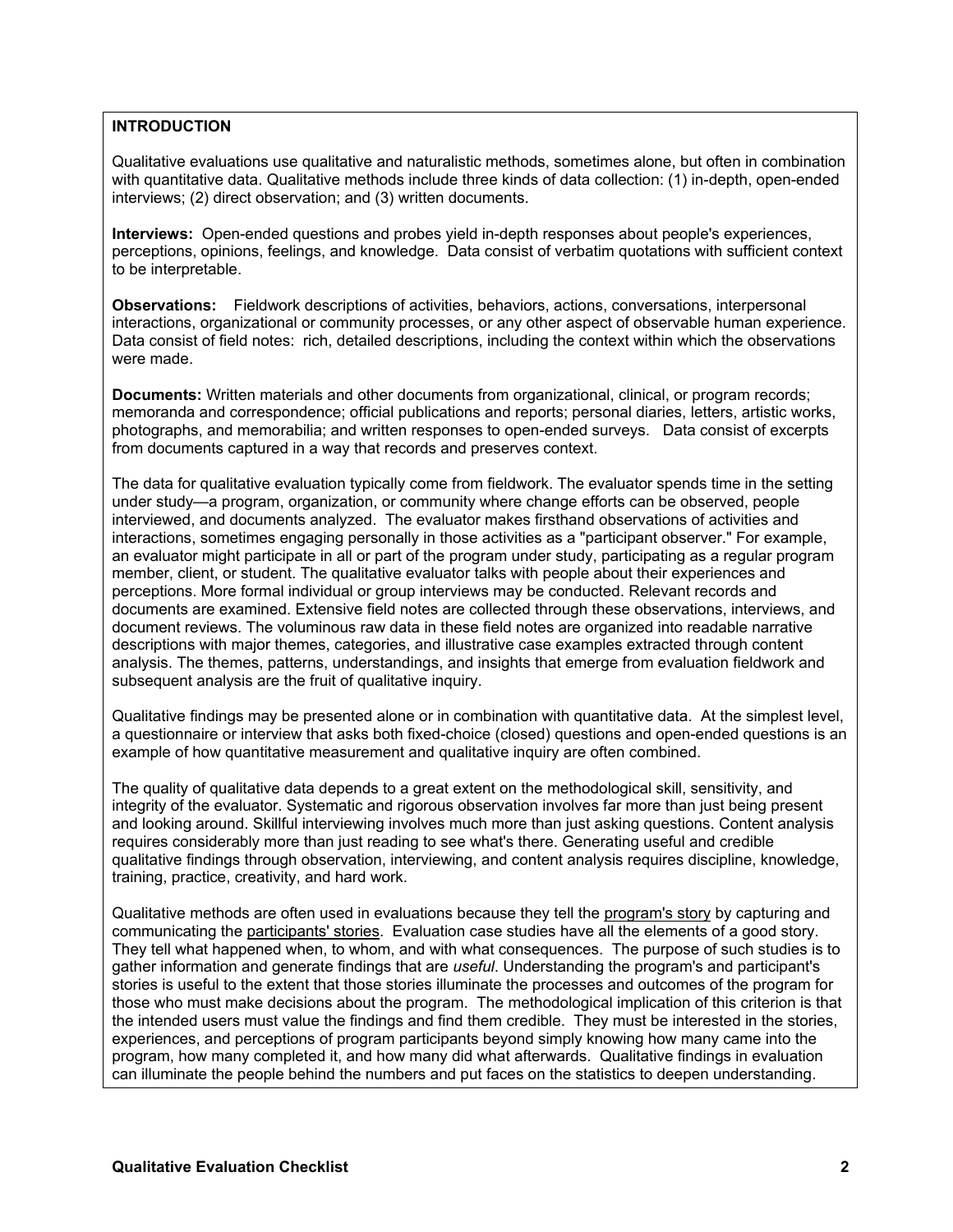**1. Determine the extent to which qualitative methods are appropriate given the evaluation's purposes and intended uses.** 

- $\Box$  Be prepared to explain the variations, strengths, and weaknesses of qualitative evaluations.
- $\Box$  Determine the criteria by which the quality of the evaluation will be judged.
- $\Box$  Determine the extent to which qualitative evaluation will be accepted or controversial given the evaluation's purpose, users, and audiences.
- $\Box$  Determine what foundation should be laid to assure that the findings of a qualitative evaluation will be credible.

**2. Determine which general strategic themes of qualitative inquiry will guide the evaluation. Determine qualitative design strategies, data collection options, and analysis approaches based on the evaluation's purpose.** 

- Naturalistic inquiry: Determine the degree to which it is possible and desirable to study the program as it unfolds naturally and openly, that is, without a predetermined focus or preordinate categories of analysis.
- $\Box$  Emergent design flexibility: Determine the extent to which it will be possible to adapt the evaluation design and add additional elements of data collection as understanding deepens and as the evaluation unfolds. (Some evaluators and/or evaluation funders want to know in advance exactly what data will be collected from whom in what time frame; other designs are more open and emergent.)
- $\Box$  Purposeful sampling: Determine what purposeful sampling strategy (or strategies) will be used for the evaluation. Pick cases for study (e.g., program participants, staff, organizations, communities, cultures, events, critical incidences) that are "information rich" and illuminative, that is, that will provide appropriate data given the evaluation's purpose. (Sampling is aimed at generating insights into key evaluation issues and program effectiveness, not empirical generalization from a sample to a population. Specific purposeful sampling options are listed later in this checklist.)
- $\Box$  Focus on priorities: Determine what elements or aspects of program processes and outcomes will be studied qualitatively in the evaluation.
	- Decide what evaluation questions lend themselves to qualitative inquiry, for example, questions concerning what outcomes mean to participants rather than how much of an outcome was attained.
	- Determine what program observations will yield detailed, thick descriptions that illuminate evaluation questions.
	- Determine what interviews will be needed to capture participants' perspectives and experiences.
	- Identify documents that will be reviewed and analyzed.
- $\Box$  Holistic perspective: Determine the extent to which the final evaluation report will describe and examine the whole program being evaluated.
	- Decide if the purpose is to understand the program as a complex system that is more than the sum of its parts.
	- Decide how important it will be to capture and examine complex interdependencies and system dynamics that cannot meaningfully be portrayed through a few discrete variables and linear, causeeffect relationships.
	- Determine how important it will be to place findings in a social, historical, and temporal context.
	- Determine what comparisons will be made or if the program will be evaluated as a case unto itself.
- $\Box$  Voice and perspective: Determine what perspective the qualitative evaluator will bring to the evaluation.
	- Determine what evaluator stance will be credible. How will the evaluator conduct fieldwork and interviews and analyze data in a way that conveys authenticity and trustworthiness?
	- Determine how balance will be achieved and communicated given the qualitative nature of the evaluation and concerns about perspective that often accompany qualitative inquiry.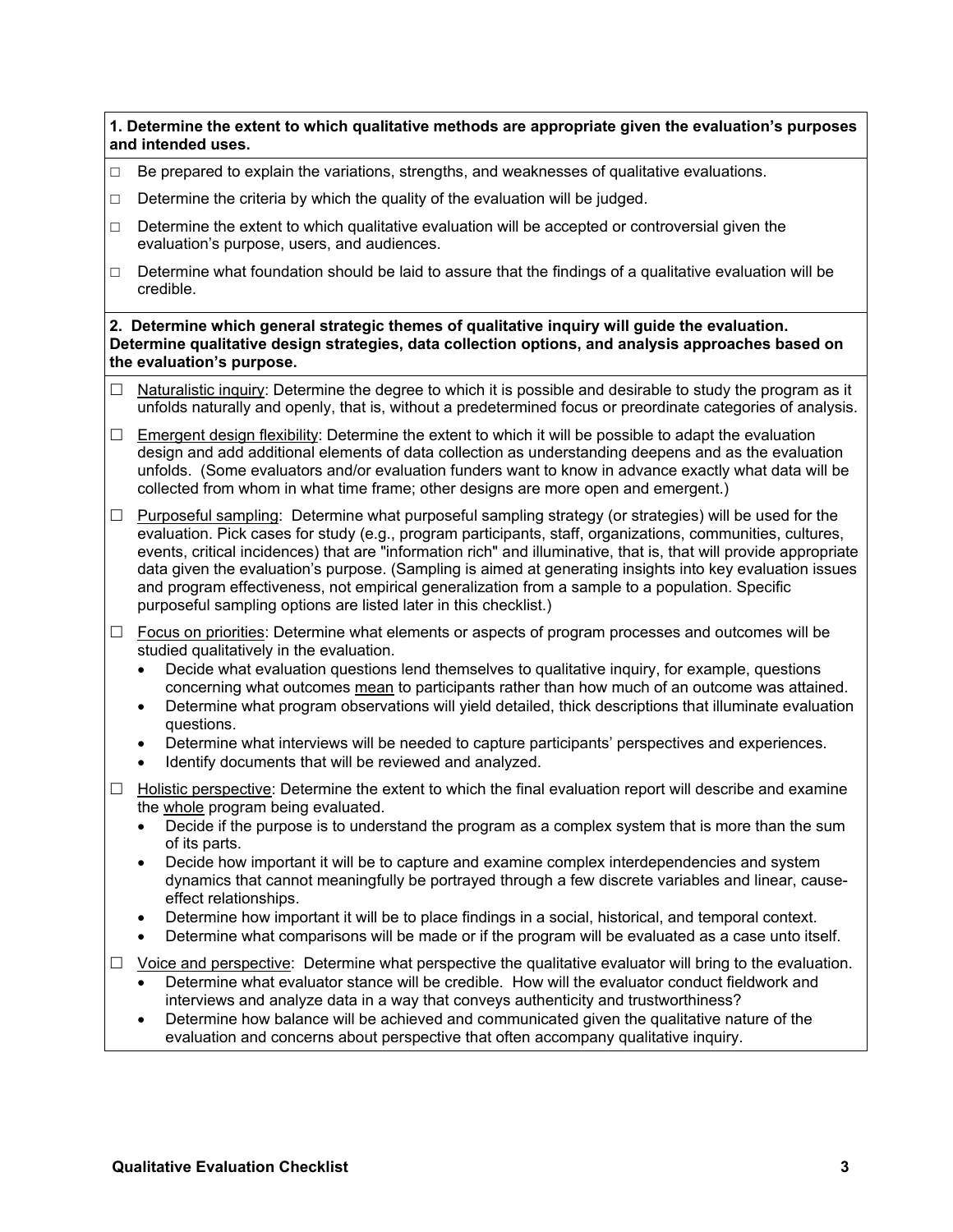### **3. Determine which qualitative evaluation applications are especially appropriate given the evaluation's purpose and priorities.**

Below are evaluation issues for which qualitative methods can be especially appropriate. This is not an exhaustive list, but is meant to suggest possibilities. The point is to assure the appropriateness of qualitative methods for an evaluation.

 $\Box$  Checklist of standard qualitative evaluation applications—determine how important it is to:

- Evaluate individualized outcomes—qualitative data are especially useful where different participants are expected to manifest varying outcomes based on their own individual needs and circumstances.
- Document the program's processes—process evaluations examine how the program unfolds and how participants move through the program.
- Conduct an implementation evaluation, that is, look at the extent to which actual implementation matches the original program design and capture implementation variations.
- Evaluate program quality, for example, quality assurance based on case studies.
- Document development over time.
- Investigate system and context changes.
- Look for unanticipated outcomes, side effects, and unexpected consequences in relation to primary program processes, outcomes, and impacts.

 $\Box$  Checklist of qualitative applications that serve special evaluation purposes—determine how important it is to:

- Personalize and humanize evaluation—to put faces on numbers or make findings easier to relate to for certain audiences.
- Harmonize program and evaluation values; for example, programs that emphasize individualization lend themselves to case studies.
- Capture and communicate stories—in certain program settings a focus on "stories" is less threatening and more friendly than conducting case studies.
- $\Box$  Evaluation models: The following evaluation models are especially amenable to qualitative methods determine which you will use.
	- Participatory and collaborative evaluations—actively involving program participants and/or staff in the evaluation; qualitative methods are accessible and understandable to nonresearchers.
	- Goal-free evaluation—finding out the extent to which program participants' real needs are being met instead of focusing on whether the official stated program goals are being attained.
	- Responsive evaluation, constructivist evaluation, and "Fourth Generation Evaluation" (see checklist on constructivist evaluation, a.k.a. Fourth Generation Evaluation).
	- Developmental applications: Action research, action learning, reflective practice, and building learning organizations—these are organizational and program development approaches that are especially amenable to qualitative methods.
	- Utilization-focused evaluation—qualitative evaluations are one option among many (see checklist on Utilization-focused evaluation).

**4. Make major design decisions so that the design answers important evaluation questions for intended users. Consider design options and choose those most appropriate for the evaluation's purposes.**

- $\Box$  Pure or mixed methods design: Determine whether the evaluation will be purely qualitative or a mixed method design with both qualitative and quantitative data.
- $\Box$  Units of analysis: No matter what you are studying, always collect data on the lowest level unit of analysis possible; you can aggregate cases later for larger units of analysis. Below are some examples of units of analysis for case studies and comparisons.
	- People-focused: individuals; small, informal groups (e.g., friends, gangs); families
	- Structure-focused: projects, programs, organizations, units in organizations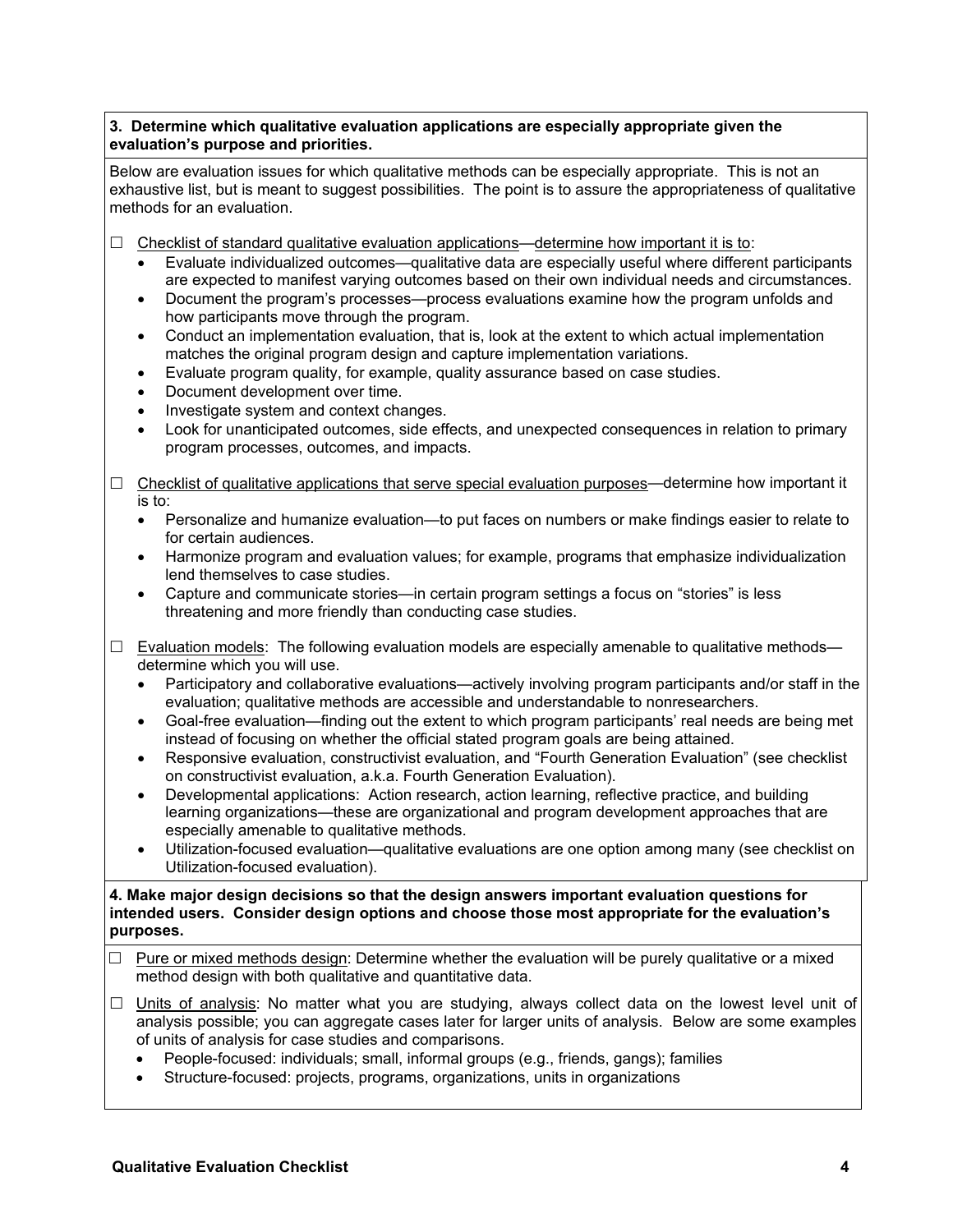Perspective/worldview-based: People who share a culture; people who share a common experience or perspective (e.g., dropouts, graduates, leaders, parents, Internet listserv participants, survivors, etc.) Geography-focused: neighborhoods, villages, cities, farms, states, regions, countries, markets Activity-focused: critical incidents, time periods, celebrations, crises, quality assurance violations, events x Time-based: Particular days, weeks, or months; vacations; Christmas season; rainy season; Ramadan; dry season; full moons; school term; political term of office; election period (Note: These are not mutually exclusive categories) □ Purposeful sampling strategies: Select *information-rich cases* for in-depth study. Strategically and purposefully select specific types and numbers of cases appropriate to the evaluation's purposes and resources. Options include: x Extreme or deviant case (outlier) sampling: Learn from unusual or outlier program participants of interest, e.g., outstanding successes/notable failures; top of the class/dropouts; exotic events; crises. Intensity sampling: Information-rich cases manifest the phenomenon intensely, but not extremely, e.g., good students/poor students; above average/below average. x Maximum variation sampling: Purposefully pick a wide range of cases to get variation on dimensions of interest. Document uniquenesses or variations that have emerged in adapting to different conditions; identify important common patterns that cut across variations (cut through the noise of variation). Homogeneous sampling: Focus; reduce variation; simplify analysis; facilitate group interviewing. Typical case sampling: Illustrate or highlight what is typical, normal, average. Critical case sampling: Permits logical generalization and maximum application of information to other cases because if it's true of this one case, it's likely to be true of all other cases. Snowball or chain: Identify cases of interest from sampling people who know people who know people who know what cases are information-rich, i.e., good examples for study, good interview subjects. Criterion sampling: Pick all cases that meet some criterion, e.g., all children abused in a treatment facility; quality assurance. x Theory-based or operational construct sampling: Find manifestations of a theoretical construct of interest so as to elaborate and examine the construct and its variations, used in relation to program theory or logic model. x Stratified purposeful sampling: Illustrate characteristics of particular subgroups of interest; facilitate comparisons. x Opportunistic or emergent sampling: Follow new leads during fieldwork; taking advantage of the unexpected; flexibility. x Random purposeful sampling (still small sample size): Add credibility when potential purposeful sample is larger than one can handle; reduces bias within a purposeful category (not for generalizations or representativeness). Sampling politically important cases: Attract attention to the evaluation (or avoid attracting undesired attention by purposefully eliminating politically sensitive cases from the sample). Combination or mixed purposeful sampling: Triangulation; flexibility; meet multiple interests and needs.  $\Box$  Determine sample size: No formula exists to determine sample size. There are trade-offs between depth and breadth, between doing fewer cases in greater depth, or more cases in less depth, given limitations of time and money. Whatever the strategy, a rationale will be needed. Options include: Sample to the point of redundancy (not learning anything new). Emergent sampling design; start out and add to the sample as fieldwork progresses. Determine the sample size and scope in advance.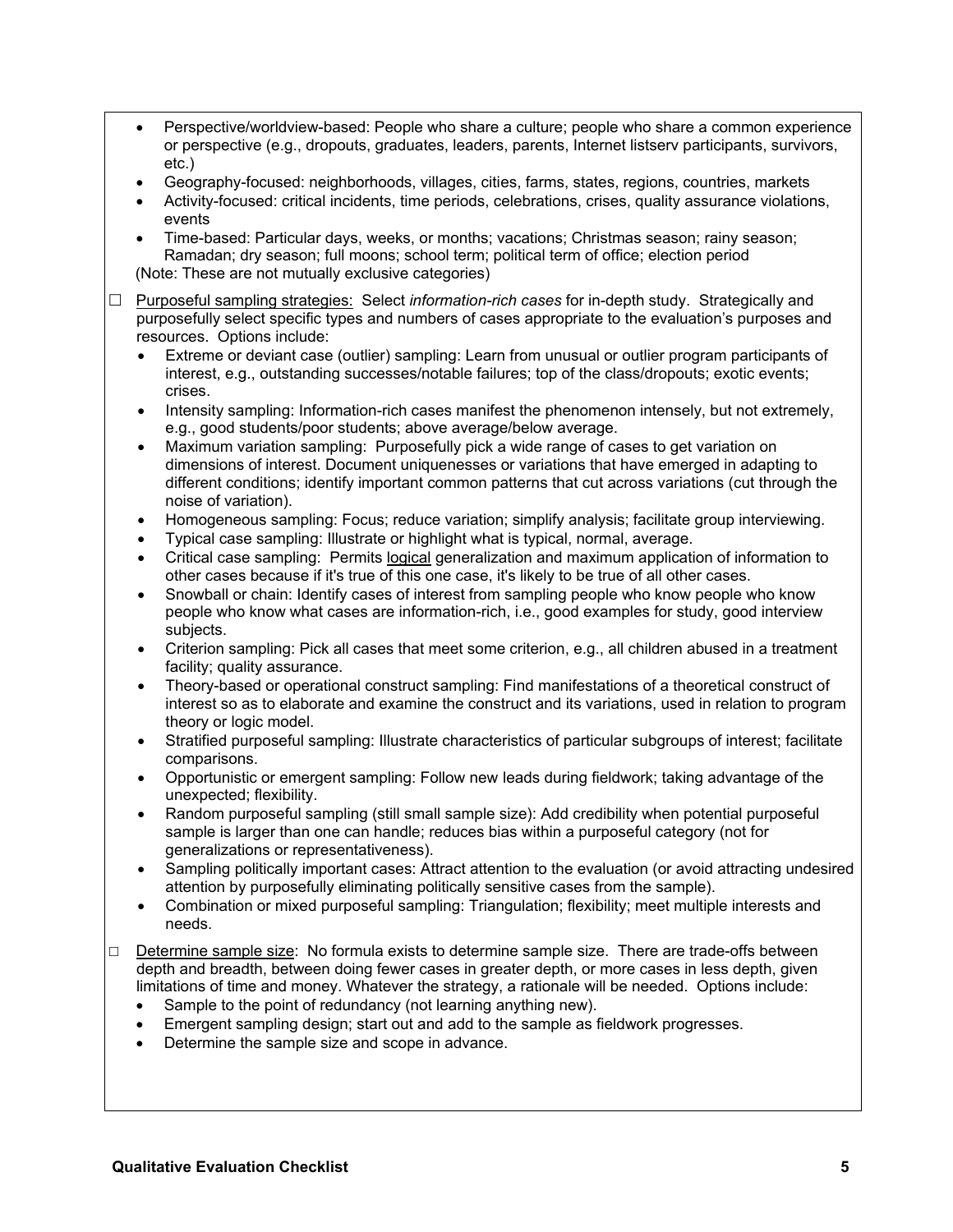- Data collection methods: Determine the mix of observational fieldwork, interviewing, and document analysis to be done in the evaluation. This is not done rigidly, but rather as a way to estimate allocation of time and effort and to anticipate what data will be available to answer key questions.
- $\Box$  Resources available: Determine the resources available to support the inquiry, including:
	- financial resources
	- time
	- people resources
	- access, connections

#### **5. Where fieldwork is part of the evaluation, determine how to approach the fieldwork.**

The purpose of field observations is to take the reader into the setting (e.g., program) that was observed. This means that observational data must have depth and detail. The data must be descriptive—sufficiently descriptive that the reader can understand what occurred and how it occurred. The observer's notes become the eyes, ears, and perceptual senses for the reader. The descriptions must be factual, accurate, and thorough without being cluttered by irrelevant minutiae and trivia. The basic criterion to apply to a recorded observation is the extent to which the observation permits the primary intended users to enter vicariously into the program being evaluated.

Likewise, interviewing skills are essential for the observer because, during fieldwork, you will need and want to talk with people, whether formally or informally. Participant observers gather a great deal of information through informal, naturally occurring conversations. Understanding that interviewing and observation are mutually reinforcing qualitative techniques is a bridge to understanding the fundamentally people-oriented nature of qualitative inquiry.

 $\Box$  Design the fieldwork to be clear about the role of the observer (degree of participation); the tension between insider (emic) and outsider (etic) perspectives; degree and nature of collaboration with coresearchers; disclosure and explanation of the observer's role to others; duration of observations (short versus long); and focus of observation (narrow vs. broad).

| Role of the<br>Evaluation<br>Observer:             | Full<br>participant in<br>the setting                        | Part Participant/Part Observer                            | Onlooker<br>observer<br>(spectator)                               |
|----------------------------------------------------|--------------------------------------------------------------|-----------------------------------------------------------|-------------------------------------------------------------------|
| <b>Insider Versus</b><br>Outsider<br>Perspective:  | Insider (emic)<br>perspective<br>dominant                    | <b>Balance</b>                                            | Outsider (etic)<br>perspective<br>dominant                        |
| Who Conducts<br>the Inquiry                        | Solo<br>evaluator,<br>teams of<br>professionals              | Variations in Collaboration and<br>Participatory Research | People being<br>studied                                           |
| Duration of<br>Observations<br>and Fieldwork       | Short, single<br>observation<br>(e.g., 1 site, 1<br>hour)    | <b>Ongoing Over Time</b>                                  | Long-term,<br>multiple obser-<br>vations (e.g.,<br>months, years) |
| Focus of<br>Observations:                          | Narrow focus:<br>single<br>element                           | Evolving, Emergent                                        | Broad focus:<br>holistic view                                     |
| Use of<br>Predetermined<br>Sensitizing<br>Concepts | Heavy use of<br>guiding<br>concepts to<br>focus<br>fieldwork | <b>Combination of Focus and Openness</b>                  | Open: Little use<br>of guiding<br>concepts                        |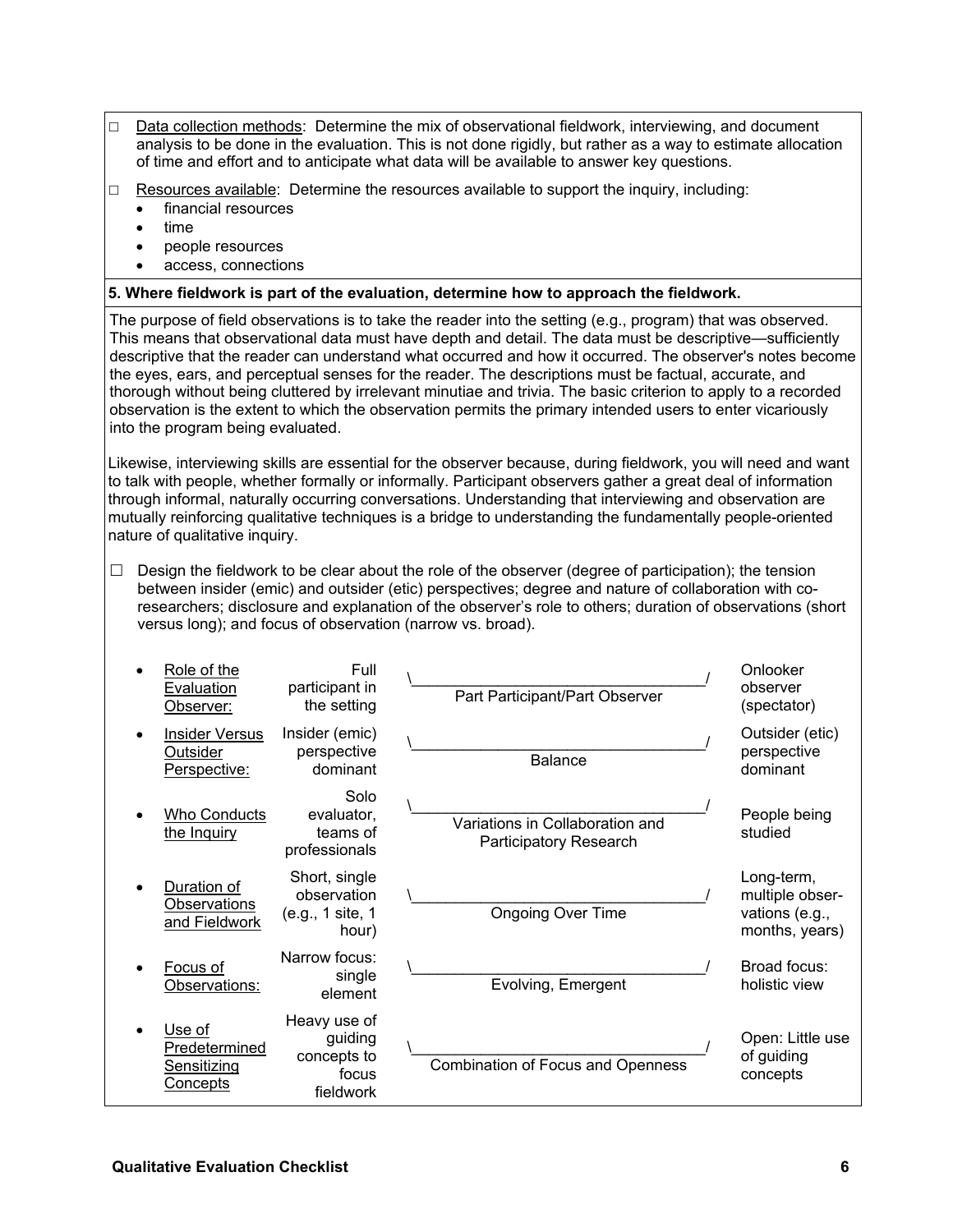| Stay open. Gather a variety of information from different perspectives. Be opportunistic in following leads<br>$\Box$<br>and sampling purposefully to deepen understanding. Allow the design to emerge flexibly as new                                                                                                                                                                                                                                                                                                                                                                                                                                                                                                                                                                                                                                                                                                                                                                                                                                                                                                                                                                      |  |  |  |  |  |  |
|---------------------------------------------------------------------------------------------------------------------------------------------------------------------------------------------------------------------------------------------------------------------------------------------------------------------------------------------------------------------------------------------------------------------------------------------------------------------------------------------------------------------------------------------------------------------------------------------------------------------------------------------------------------------------------------------------------------------------------------------------------------------------------------------------------------------------------------------------------------------------------------------------------------------------------------------------------------------------------------------------------------------------------------------------------------------------------------------------------------------------------------------------------------------------------------------|--|--|--|--|--|--|
| understandings open up new paths of inquiry.                                                                                                                                                                                                                                                                                                                                                                                                                                                                                                                                                                                                                                                                                                                                                                                                                                                                                                                                                                                                                                                                                                                                                |  |  |  |  |  |  |
| $\Box$ Cross-validate and triangulate by gathering different kinds of data: observations, interviews, documents,<br>artifacts, recordings, and photographs. Use multiple and mixed methods.                                                                                                                                                                                                                                                                                                                                                                                                                                                                                                                                                                                                                                                                                                                                                                                                                                                                                                                                                                                                 |  |  |  |  |  |  |
| Use quotations; represent people in their own terms. Capture participants' views of their experiences in<br>their own words.                                                                                                                                                                                                                                                                                                                                                                                                                                                                                                                                                                                                                                                                                                                                                                                                                                                                                                                                                                                                                                                                |  |  |  |  |  |  |
| Select key informants wisely and use them carefully. Draw on the wisdom of their informed<br>perspectives, but keep in mind that their perspectives are selective.                                                                                                                                                                                                                                                                                                                                                                                                                                                                                                                                                                                                                                                                                                                                                                                                                                                                                                                                                                                                                          |  |  |  |  |  |  |
| Be aware of and strategic about the different stages of fieldwork.<br>$\Box$<br>Build trust and rapport at the entry stage. Remember that the observer is also being observed and<br>$\bullet$<br>evaluated.<br>Attend to relationships throughout fieldwork and the ways in which relationships change over the<br>$\bullet$<br>course of fieldwork, including relationships with hosts, sponsors within the setting, and co-<br>researchers in collaborative and participatory research.<br>Stay alert and disciplined during the more routine, middle phase of fieldwork.<br>$\bullet$<br>Focus on pulling together a useful synthesis as fieldwork draws to a close. Move from generating<br>$\bullet$<br>possibilities to verifying emergent patterns and confirming themes.<br>Be disciplined and conscientious in taking detailed field notes at all stages of fieldwork.<br>$\bullet$<br>Provide formative feedback as part of the verification process of fieldwork. Time that feedback<br>$\bullet$<br>carefully. Observe its impact.                                                                                                                                             |  |  |  |  |  |  |
| Be as involved as possible in experiencing the program setting as fully as is appropriate and<br>manageable while maintaining an analytical perspective grounded in the purpose of the evaluation.                                                                                                                                                                                                                                                                                                                                                                                                                                                                                                                                                                                                                                                                                                                                                                                                                                                                                                                                                                                          |  |  |  |  |  |  |
| Separate description from interpretation and judgment.<br>$\Box$                                                                                                                                                                                                                                                                                                                                                                                                                                                                                                                                                                                                                                                                                                                                                                                                                                                                                                                                                                                                                                                                                                                            |  |  |  |  |  |  |
| Be reflective and reflexive. Include in your field notes and reports your own experiences, thoughts, and<br>$\Box$<br>feelings. Consider and report how your observations may have affected the observed as well as how<br>you may have been affected by what and how you've participated and observed. Ponder and report the<br>origins and implications of your own perspective.                                                                                                                                                                                                                                                                                                                                                                                                                                                                                                                                                                                                                                                                                                                                                                                                          |  |  |  |  |  |  |
| 6. Where open-ended interviewing is part of the evaluation, determine how to approach the<br>interviews.                                                                                                                                                                                                                                                                                                                                                                                                                                                                                                                                                                                                                                                                                                                                                                                                                                                                                                                                                                                                                                                                                    |  |  |  |  |  |  |
| In-depth, open-ended interviewing is aimed at capturing interviewees' experiences with and perspectives on<br>the program being evaluated to facilitate interview participants expressing their program experiences and<br>judgments in their own terms. Since a major part of what is happening in a program is provided by people in<br>their own terms, the evaluator must find out about those terms rather than impose upon them a<br>preconceived or outsider's scheme of what they are about. It is the interviewer's task to find out what is<br>fundamental or central to the people being interviewed, to capture their stories and their worldviews.<br>Types of interviews: Distinguish and understand the differences between structured, open-ended<br>$\Box$<br>interviews; interview guide approaches; conversational interviews; and group interviews, including focus<br>groups:<br>Structured, open-ended interviews—standardized questions to provide each interviewee with the<br>same stimulus and to coordinate interviewing among team members.<br>Interview guide approaches—identifies topics, but not actual wording of questions, thereby offering<br>$\bullet$ |  |  |  |  |  |  |
| flexibility.<br>Conversational interviews-highly interactive; interviewer reacts as well as shares to create a sense<br>$\bullet$<br>of conversation.                                                                                                                                                                                                                                                                                                                                                                                                                                                                                                                                                                                                                                                                                                                                                                                                                                                                                                                                                                                                                                       |  |  |  |  |  |  |
| Focus groups—interviewer becomes a facilitator among interviewees in a group setting where they<br>hear and react to one another's responses.                                                                                                                                                                                                                                                                                                                                                                                                                                                                                                                                                                                                                                                                                                                                                                                                                                                                                                                                                                                                                                               |  |  |  |  |  |  |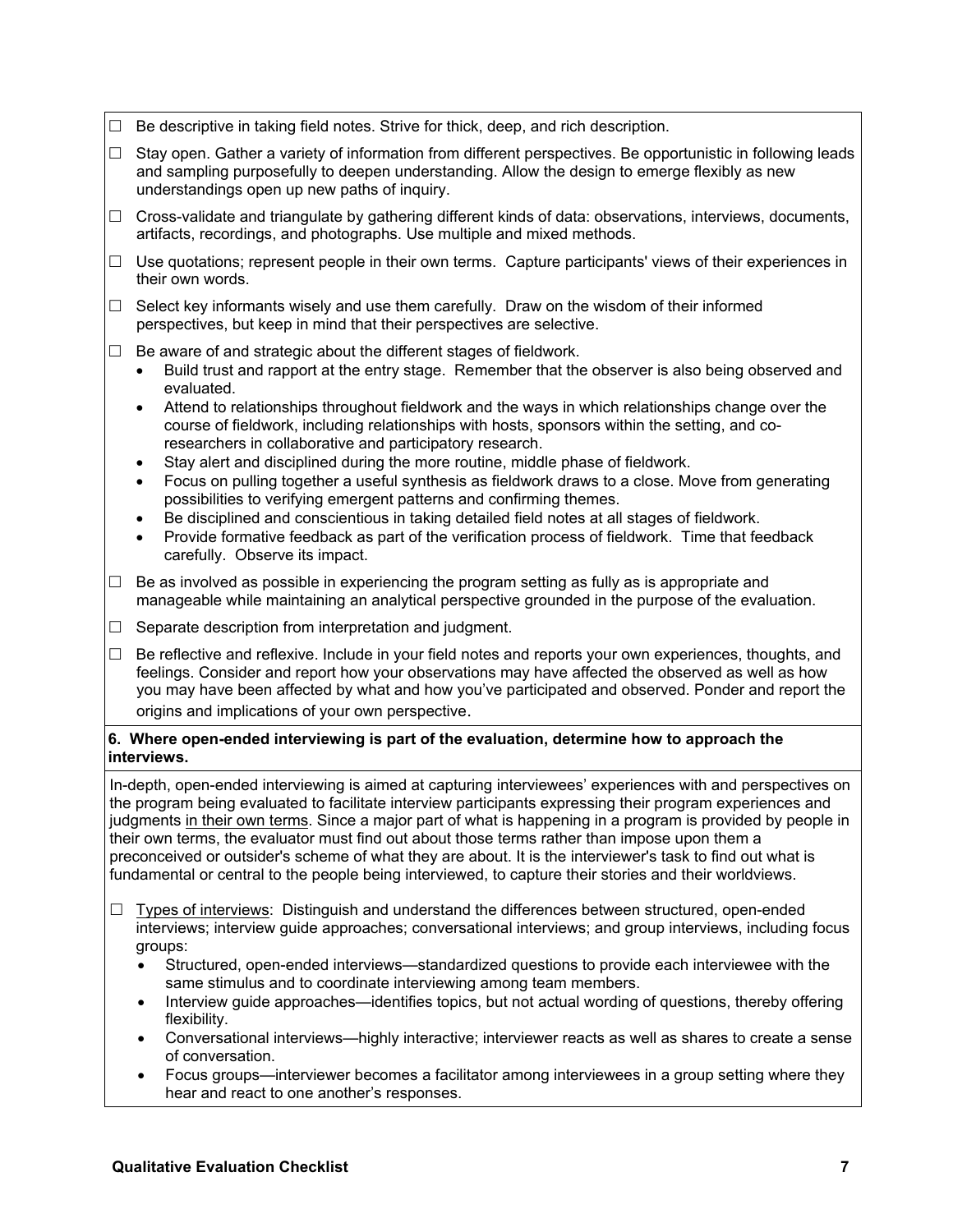- $\Box$  Types of questions: Distinguish and understand the different types of interview questions and sequence the interview to get at the issues that are most important to the evaluation's focus and intended users.
- $\Box$  Listen carefully to responses: Interviewing involves both asking questions and listening attentively to responses. Using the matrix below if you ask an experiential question, listen to be sure you get an experiential response.

| <b>Question Focus</b> | Past | Present | Future |
|-----------------------|------|---------|--------|
| Behaviors/Experiences |      |         |        |
| Opinions/Values       |      |         |        |
| Feelings/Emotions     |      |         |        |
| Knowledge             |      |         |        |
| Sensory               |      |         |        |
| Background            |      |         |        |

#### **A Matrix of Question Options**

- $\Box$  When tape-recording, monitor equipment to make sure it is working properly and not interfering with the quality of responses.
- $\Box$  Practice interviewing to develop skill. Get feedback on technique.
- $\Box$  Adapt interview techniques to the interviewee, e.g., children, key informants, elderly who may have trouble hearing, people with little education, those with and without power, those with different stakes in the evaluation findings.
- Observe the interviewee. Every interview is also an observation.
- $\Box$  Use probes to solicit deeper, richer responses. Help the interviewee understand the degree of depth and detail desired through probing and reinforcement for in-depth responses.
- □ Honor the interviewee's experience and perspective. Be empathetic, neutral, nonjudgmental, and appreciative**.**

#### **7. Design the evaluation with careful attention to ethical issues.**

Qualitative studies pose some unique ethical challenges because of the often emergent and open-ended nature of the inquiry and because of the direct personal contact between the evaluator and people observed or interviewed.

- $\Box$  Explaining purpose: How will you explain the purpose of the evaluation and methods to be used in ways that are accurate and understandable?
	- What language will make sense to participants in the study?
	- What details are critical to share? What can be left out?
	- What's the expected value of your work to society and to the greater good?
- $\Box$  Promises and reciprocity: What's in it for the interviewee?
	- Why should the interviewee participate in the interview?
	- Don't make promises lightly, e.g., promising a copy of the tape recording or the report. If you make promises, keep them.
- □ Risk assessment: In what ways, if any, will conducting the interview put people at risk? How will you describe these potential risks to interviewees? How will you handle them if they arise?
	- psychological stress
	- legal liabilities
	- in evaluation studies, continued program participation (if certain things become known)
	- ostracism by peers, program staff, or others for talking
	- political repercussions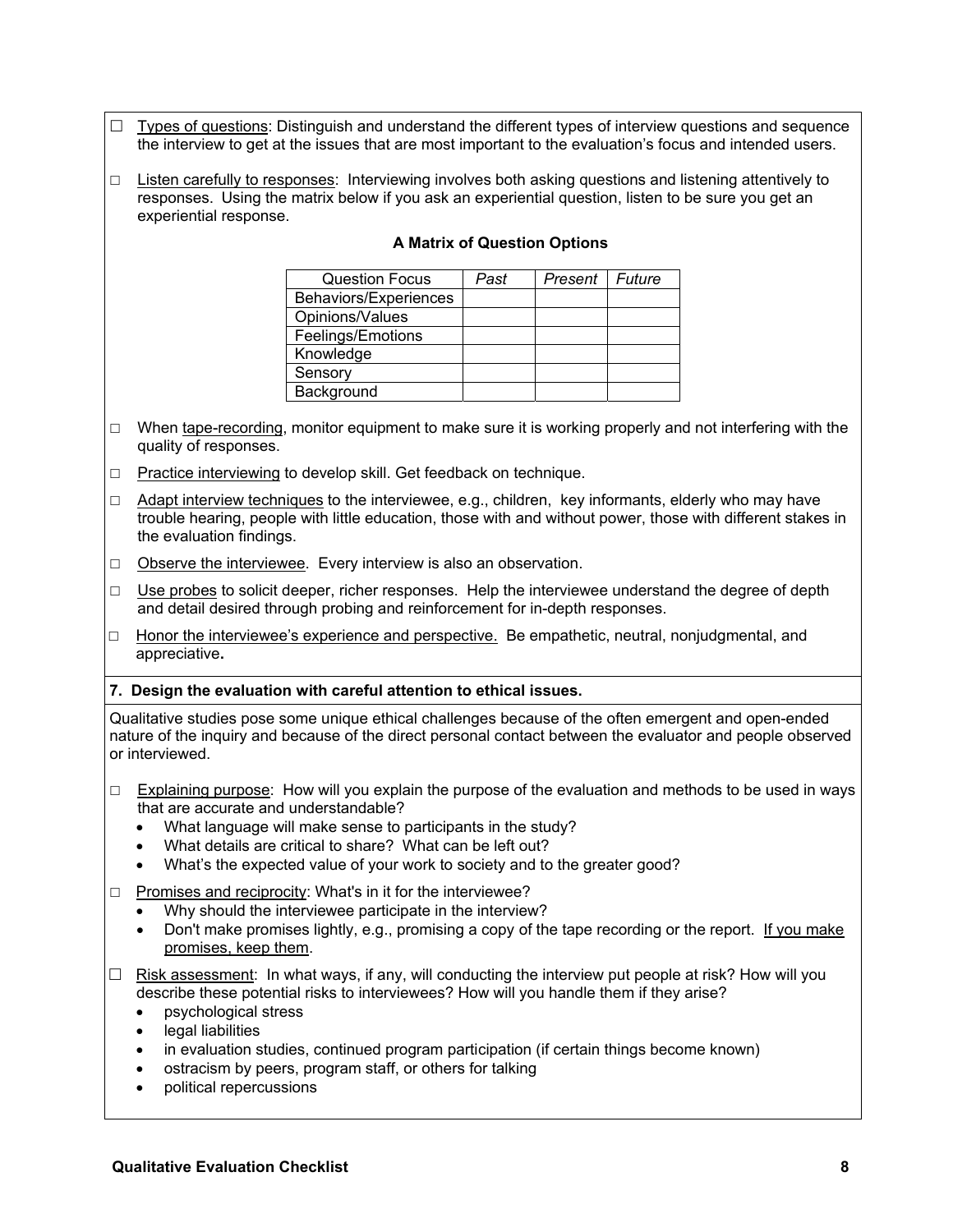- $\Box$  Confidentiality: What are reasonable promises of confidentiality that can be fully honored? Know the difference between confidentiality and anonymity. (Confidentiality means you know, but won't tell. Anonymity means you don't know, as in a survey returned anonymously.)
	- What things can you not promise confidentiality about, e.g., illegal activities, evidence of child abuse or neglect?
	- Will names, locations, and other details be changed? Or do participants have the option of being identified? (See discussion of this in the text.)
	- Where will data be stored?
	- x How long will data be maintained?
- $\Box$  Informed consent: What kind of informed consent, if any, is necessary for mutual protection?
	- What are your local Institutional Review Board (IRB) guidelines and requirements or those of an equivalent committee for protecting human subjects in research?
	- What has to be submitted, under what time lines, for IRB approval, if applicable?
- $\Box$  Data access and ownership: Who will have access to the data? For what purposes?
	- Who owns the data in an evaluation? (Be clear about this in the contract.)
	- Who has right of review before publication? For example, of case studies, by the person or organization depicted in the case; of the whole report, by a funding or sponsoring organization?
- $\Box$  Interviewer mental health: How will you and other interviewers likely be affected by conducting the interviews?
	- What might be heard, seen, or learned that may merit debriefing and processing?
	- x Who can you talk with about what you experience without breeching confidentiality?
	- How will you take care of yourself?
- $\Box$  Advice: Who will be the researcher's confidant and counselor on matters of ethics during a study? (Not all issues can be anticipated in advance. Knowing who you will go to in the event of difficulties can save precious time in a crisis and bring much-needed comfort.)
- $\Box$  Data collection boundaries: How hard will you push for data?
	- What lengths will you go to in trying to gain access to data you want? What won't you do?
	- How hard will you push interviewees to respond to questions about which they show some discomfort?
- $\Box$  Ethical versus legal: What ethical framework and philosophy informs your work and assures respect and sensitivity for those you study beyond whatever may be required by law?
	- What disciplinary or professional code of ethical conduct will guide you?
	- x Know the Joint Committee standards (see the *Program Evaluations Metaevaluation Checklist* at www.wmich.edu/evalctr/checklists/program\_metaeval.htm, especially the section on Propriety Standards) .

# **8. Anticipate analysis—design the evaluation data collection to facilitate analysis.**

- $\Box$  Design the evaluation to meet deadlines. Qualitative analysis is labor intensive and time-consuming. Leave sufficient time to do rigorous analysis. Where collaborative or participatory approaches have been used, provide time for genuine collaboration in the analysis.
- $\Box$  Stay focused on the primary evaluation questions and issues. The open-ended nature of qualitative inquiry provides lots of opportunities to get sidetracked. While it is important to explore unanticipated outcomes, side effects, and unexpected consequences, do so in relation to primary issues related to program processes, outcomes, and impacts.
- $\Box$  Know what criteria will be used by primary intended users to judge the quality of the findings.
	- Traditional research criteria, e.g., rigor, validity, reliability, generalizability, triangulation of data types and sources
	- Evaluation standards: utility, feasibility, propriety, accuracy
	- Nontraditional criteria: trustworthiness, diversity of perspectives, clarity of voice, credibility of the inquirer to primary users of the findings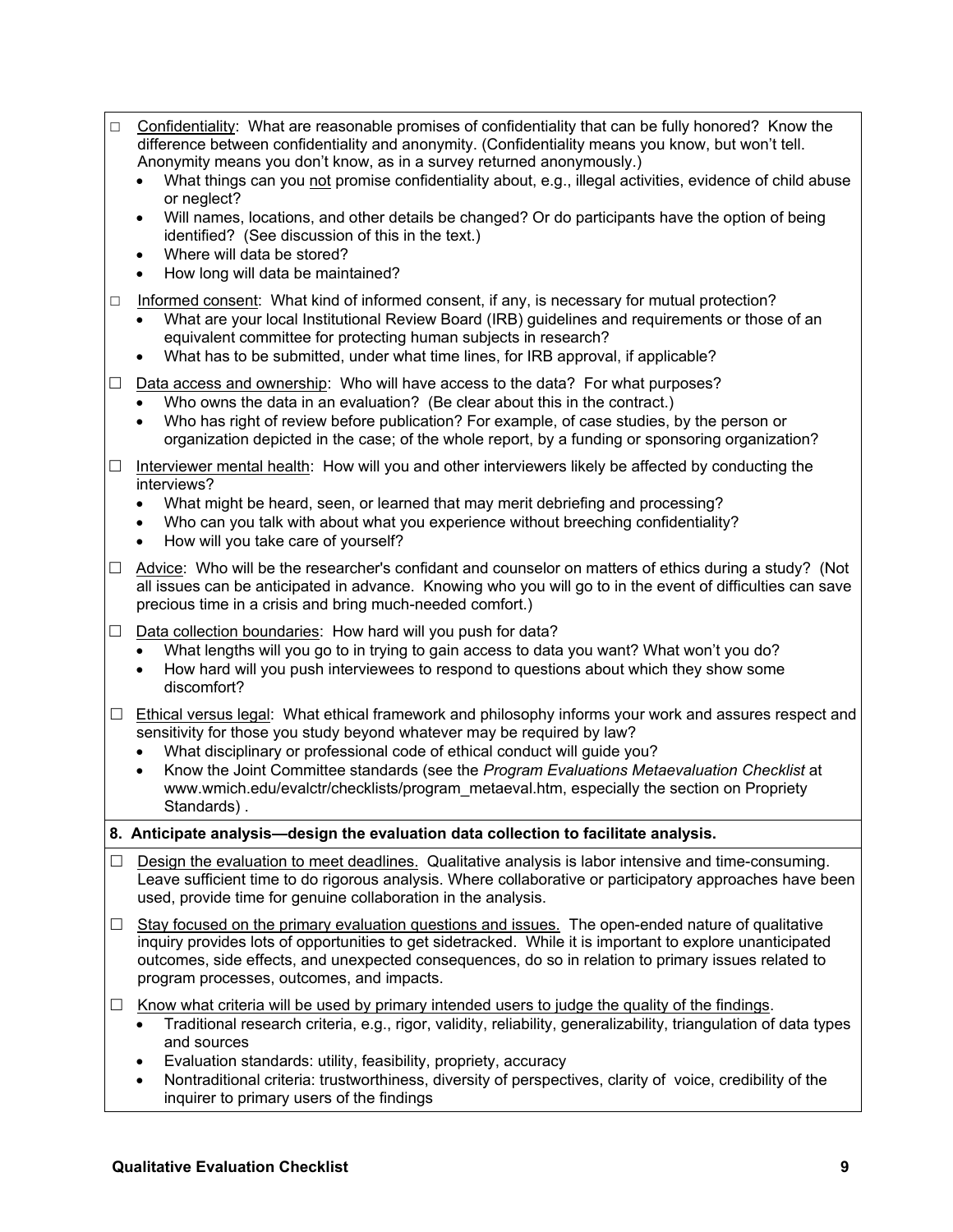- $\Box$  Be prepared for the creativity, ambiguities, and challenges of analysis. Qualitative inquiry generates a great volume of data—lengthy descriptions of observations and detailed transcripts from interviews.
- $\Box$  Protect the data. Being out in the field, in the world where programs are taking place, provides lots of opportunities to misplace or lose data. This can threaten promises of confidentiality as well as undermine the credibility of the evaluation. Fieldwork requires being well organized to label the voluminous data obtained (so as to know when, where, and from whom it was gathered), keep it organized, and maintain it securely.

#### **9. Analyze the data so that the qualitative findings are clear, credible, and address the relevant and priority evaluation questions and issues.**

- $\Box$  Purpose guides analysis. Keep the analysis focused on primary evaluation questions.
- $\Box$  Be sensitive to stages and sequence of analysis.
	- Generative and emergent stage: Ideas for making sense of the data that emerge while still in the field constitute the beginning of analysis; they are part of the record of field notes. In the course of fieldwork, ideas about directions for analysis will occur. Patterns take shape. Possible themes spring to mind. Hypotheses emerge that inform subsequent fieldwork. Record these.
	- Confirmatory Stage: Later stages of fieldwork bring closure by moving toward confirmatory data collection—deepening insights into and confirming (or disconfirming) patterns that seem to have appeared.
	- Systematic analysis following fieldwork: Write case studies and conduct cross-case analyses based on rigorous review of field notes, interview transcripts, and document analysis.
- $\Box$  Purpose guides reporting.
	- Summative evaluations will be judged by the extent to which they contribute to making decisions about a program or intervention, usually decisions about overall effectiveness, continuation, expansion, and/or replication at other sites. A full report presenting data, interpretations and recommendations typically is required.
	- Formative evaluations conducted for program improvement may or may not require a detailed, written report for dissemination. Findings may be reported primarily orally. Summary observations may be listed in outline form or an executive summary may be written, but the time lines for formative feedback and the high costs of formal report writing may make a full, written report unnecessary. Staff and funders often want the insights of an outsider who can interview program participants effectively, observe what goes on in the program, and provide helpful feedback. The methods are qualitative, the purpose is practical, and the analysis is done throughout fieldwork; no written report is expected beyond a final outline of observations and implications.
- $\Box$  Organize the voluminous data from fieldwork. Inventory what you have.
	- Are the field notes complete?
	- Are there any parts that you put off to write later and never got to that need to be finished, even at this late date, before beginning analysis?
	- Are there any glaring holes in the data that can still be filled by collecting additional data before the analysis begins?
	- Are all the data properly labeled with a notation system that will make retrieval manageable? (Dates, places, interviewee identifying information, etc.)
	- Are interview transcriptions complete?
	- Check out the quality of the information collected.
	- Back up the data.
- $\Box$  Determine which, if any, computer-assisted qualitative data management and analysis will be used. (Qualitative software programs facilitate data storage, coding, retrieval, comparing, and linking—but human beings do the analysis.) Checklist of considerations in selecting software:
	- How you enter your data (typing directly, imported from word processing, scanning; flexible or fixed formatting)
	- Storage differences (internal versus external databases)
	- Coding variations (on-screen coding versus assigning the codes first)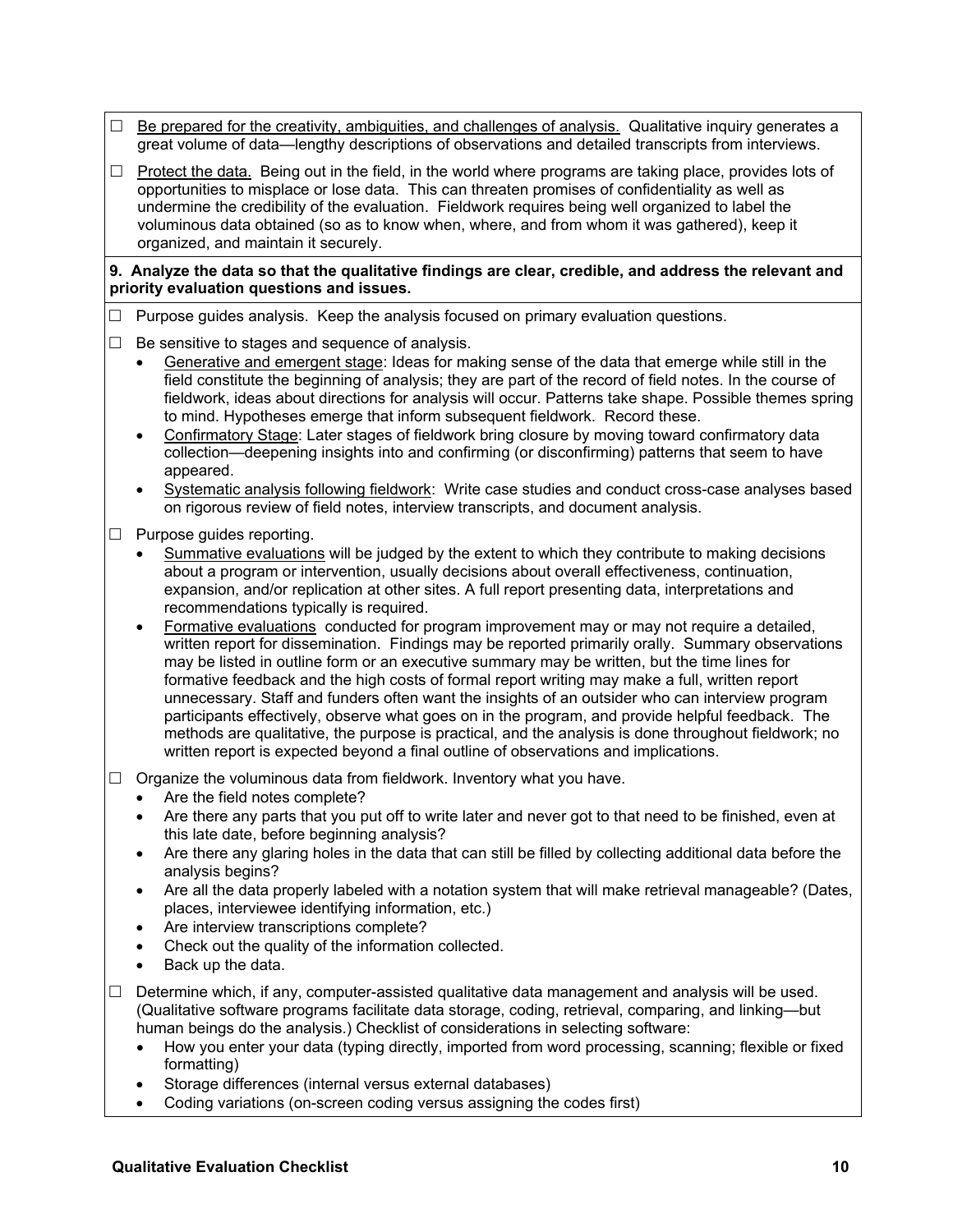- Differences in ease of organizing, reorganizing and relabeling codes
- x Variations in whether memos and annotations can be attached to codes (especially important for team analysis)
- Data-linking mechanisms and ease vary (connecting different data sources or segments during analysis)
- Ease of navigating and browsing
- Ease, speed, and process of search and retrieval
- Important display variations (e.g., with and without context)
- Tracking details (recording what you've done for review)

 $\Box$  Distinguish description, interpretation, and judgment.

- Aim for "thick" description—sufficient detail to take the reader into the setting being described. Description forms the bedrock of all qualitative reporting.
- Use direct quotations so that respondents are presented in their own terms and ways of expressing themselves.
- Keep quotations and field incident descriptions in context.
- Assure that interpretations follow from the qualitative data. Qualitative interpretation begins with elucidating meanings. The analyst examines a story, a case study, a set of interviews, or a collection of field notes and asks: What does this mean? What insights and answers are provided about central evaluation questions?
- Make the basis for judgments explicit.

 $\Box$  Distinguish and separate case studies from cross-case analysis.

- Make cases complete. A case study consists of all the information one has about each case: interview data, observations, the documentary data (e.g., program records or files, newspaper clippings), impressions and statements of others about the case, and contextual information—in effect, all the information one has accumulated about each particular case goes into that case study.
- Make case studies holistic and context sensitive. Case analysis involves organizing the data by specific cases (individuals, groups, sites, communities, etc.) for in-depth study and comparison. The qualitative analyst's first and foremost responsibility consists of doing justice to each individual case. (Each case study in a report stands alone, allowing the reader to understand the case as a unique, holistic entity. At a later point in analysis it is possible to compare and contrast cases, but initially each case must be represented and understood as an idiosyncratic manifestation of the evaluation phenomenon of interest.)
- Ground cross-case analysis in the individual case studies.
- Identify cross-case patterns and themes with citations and illustrations from the case studies.
- $\Box$  Distinguish inductive from deductive qualitative analysis.
	- Inductive analysis involves discovering patterns, themes, and categories in one's data. Findings emerge out of the data through the analyst's interactions with the data.
	- Deductive analysis involves analyzing data according to an existing framework, e.g., the program's logic model.
	- Build on the strengths of both kinds of analysis. For example, once patterns, themes, and/or categories have been established through inductive analysis, the final, confirmatory stage of qualitative analysis may be deductive in testing and affirming the authenticity and appropriateness of the inductive content analysis, including carefully examining deviant cases or data that don't fit the categories developed.

 $\Box$  Distinguish convergence and divergence in coding and classifying.

- In developing codes and categories, begin with convergence—figuring out what things fit together. Begin by looking for recurring regularities in the data. These regularities reveal patterns that can be sorted into categories.
	- Judge categories by two criteria: internal homogeneity and external heterogeneity. The first criterion concerns the extent to which the data that belong in a certain category cohere in a meaningful way. The second criterion concerns the extent to which differences among categories are clear.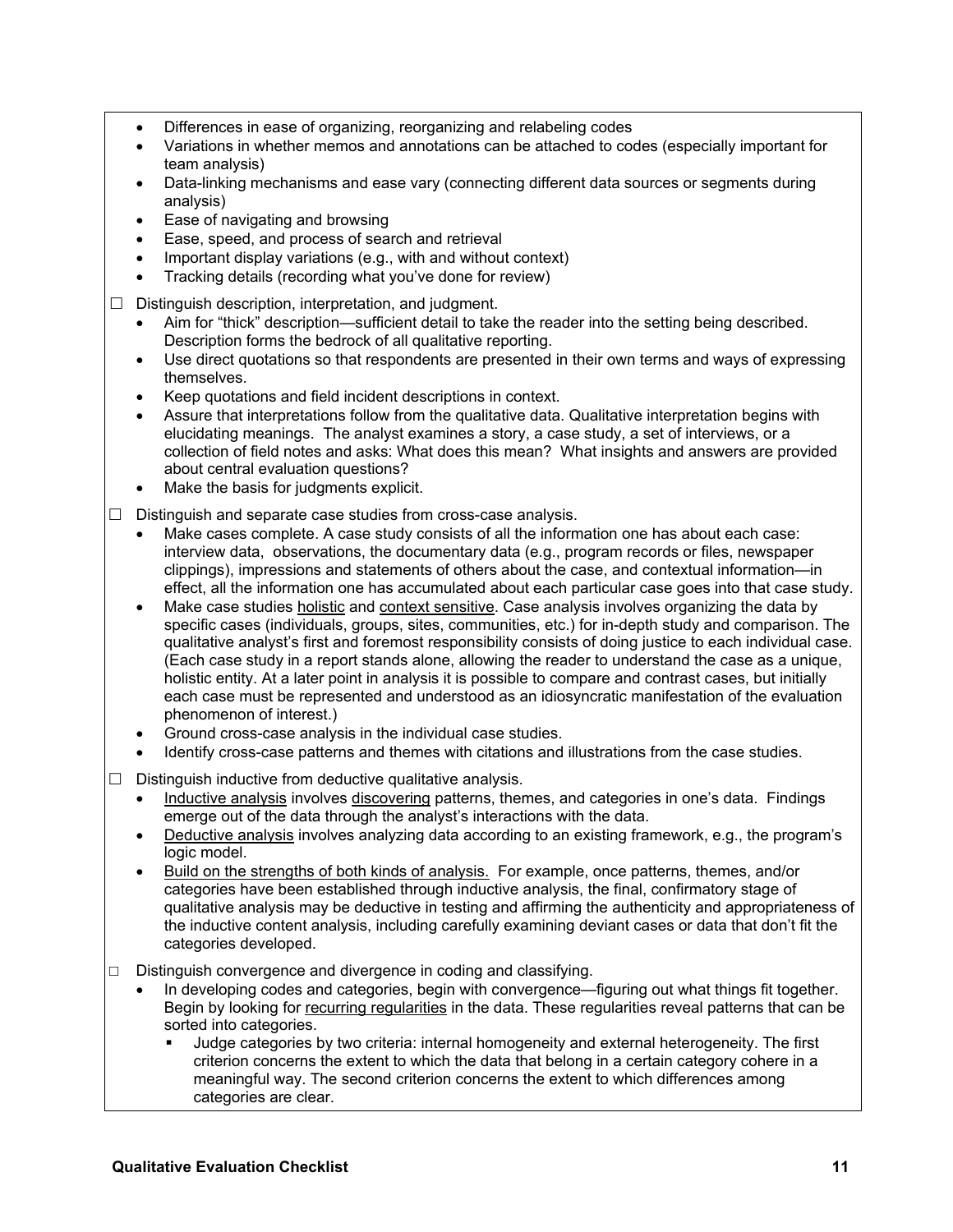- Prioritize categories by utility, salience, credibility, uniqueness, heuristic value, and feasibility.
- Test the category system or set of categories for completeness and coherence. The individual categories should be consistent; a set of categories should comprise a whole picture. The set should be reasonably inclusive of the qualitative data and information collected and analyzed.
- Test the credibility and understandability of the categories with someone not involved in the analysis. Do the categories make sense?
- After analyzing for convergence, the mirror analytical strategy involves examining divergence. This is done by processes of extension (building on items of information already known), bridging (making connections among different items), and surfacing (proposing new information that ought to fit and then verifying its existence). The analyst brings closure to the process when sources of information have been exhausted, when sets of categories have been saturated so that new sources lead to redundancy, and when clear regularities have emerged that feel integrated.
	- Carefully and thoughtfully consider data that do not seem to fit including deviant cases that don't fit the dominant identified patterns.
- Integrate the analysis. This sequence, convergence then divergence, should not be followed mechanically, linearly, or rigidly. The processes of qualitative analysis involve both technical and creative dimensions.
- $\Box$  Construct a process-outcomes matrix for the program.
	- Distinguish process descriptions from outcome documentation.
	- Show linkages between processes and outcomes.
- $\Box$  Integrate and reconcile qualitative and quantitative findings as appropriate.
	- Note where qualitative and quantitative findings reinforce one another.
	- Note and explain differences.
- $\Box$  Use strategies to enhance the rigor and credibility of analysis.
	- Consider and discuss alternative interpretations of the findings.
	- Carefully consider and discuss cases and data that don't fit overall patterns and themes.
	- Triangulate the analysis. Options include:
		- Check out the consistency of findings generated by different data-collection methods, i.e., methods triangulation.
		- Check out the consistency of different data sources within the same method, i.e., triangulation of sources.
		- Use multiple analysts to review findings, i.e., analyst triangulation.
		- Use multiple perspectives or theories to interpret the data, i.e., theory/perspective triangulation.
- $\Box$  Determine substantive significance.

In lieu of statistical significance, qualitative findings are judged by their substantive significance. The analyst makes an argument for substantive significance in presenting findings and conclusions, but readers and users of the analysis will make their own value judgments about significance. In determining substantive significance, the analyst addresses these kinds of questions:

- How solid, coherent, and consistent is the evidence in support of the findings? (Triangulation, for example, can be used in determining the strength of evidence in support of a finding.)
- To what extent and in what ways do the findings increase and deepen understanding of the program being evaluated?
- To what extent are the findings consistent with other knowledge? (A finding supported by and supportive of other work has confirmatory significance. A finding that breaks new ground has discovery or innovative significance.)
- To what extent are the findings useful for the evaluation's purpose?
- $\Box$  Determine if an expert audit or metaevaluation is appropriate because the stakes for the evaluation are high (e.g., major summative evaluation) and the credibility of the qualitative findings will be enhanced by external review.
	- Quality audit: An external audit by a disinterested expert can render judgment about the quality of data collection and analysis.